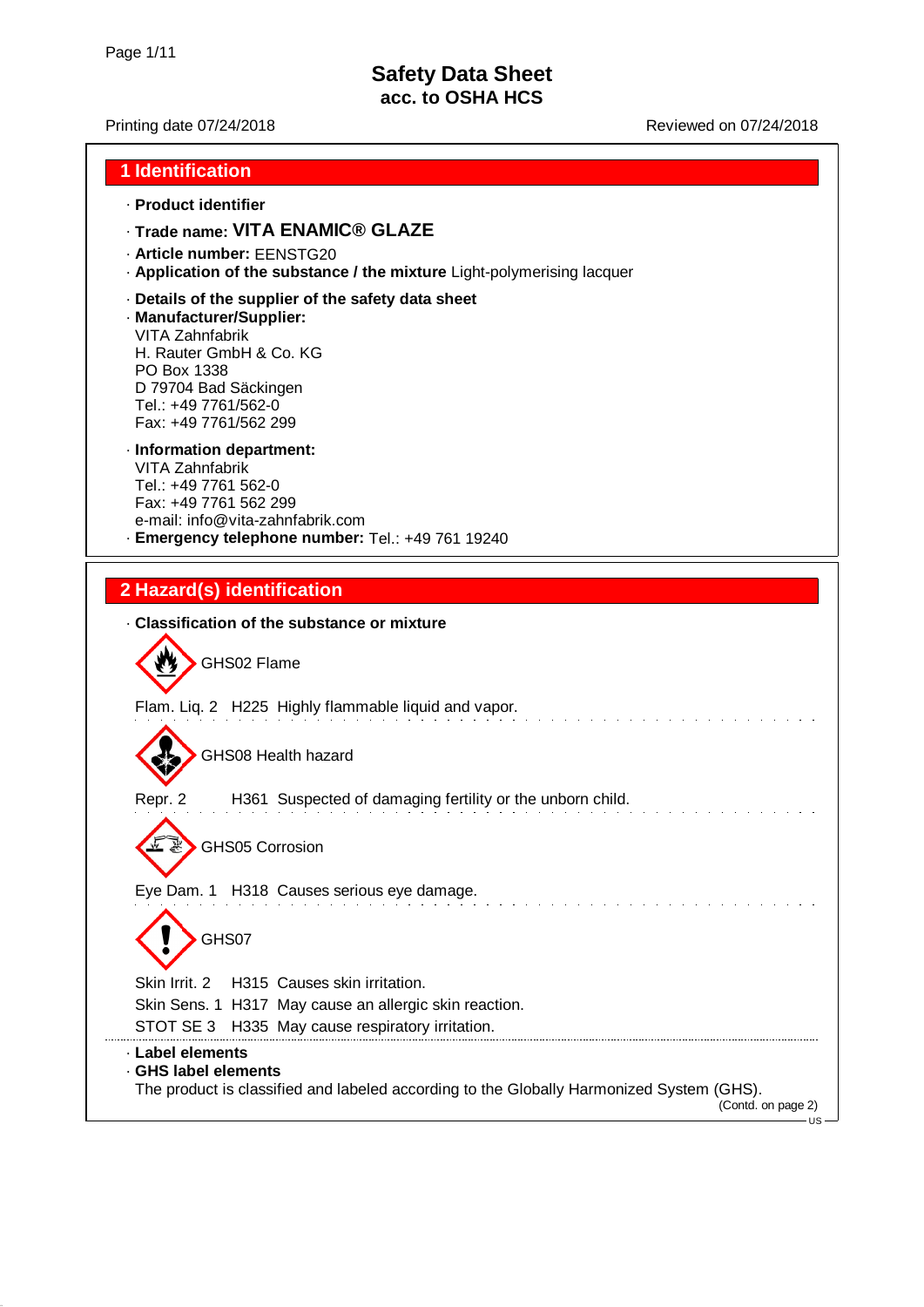US

## **Trade name: VITA ENAMIC® GLAZE**



# **3 Composition/information on ingredients**

· **Chemical characterization: Mixtures**

· **Description:** Preparation of methacrylates and amorphous silica.

### · **Dangerous components:** 80-62-6 methyl methacrylate 25-50% Acrylic resin 25-50% (Contd. on page 3)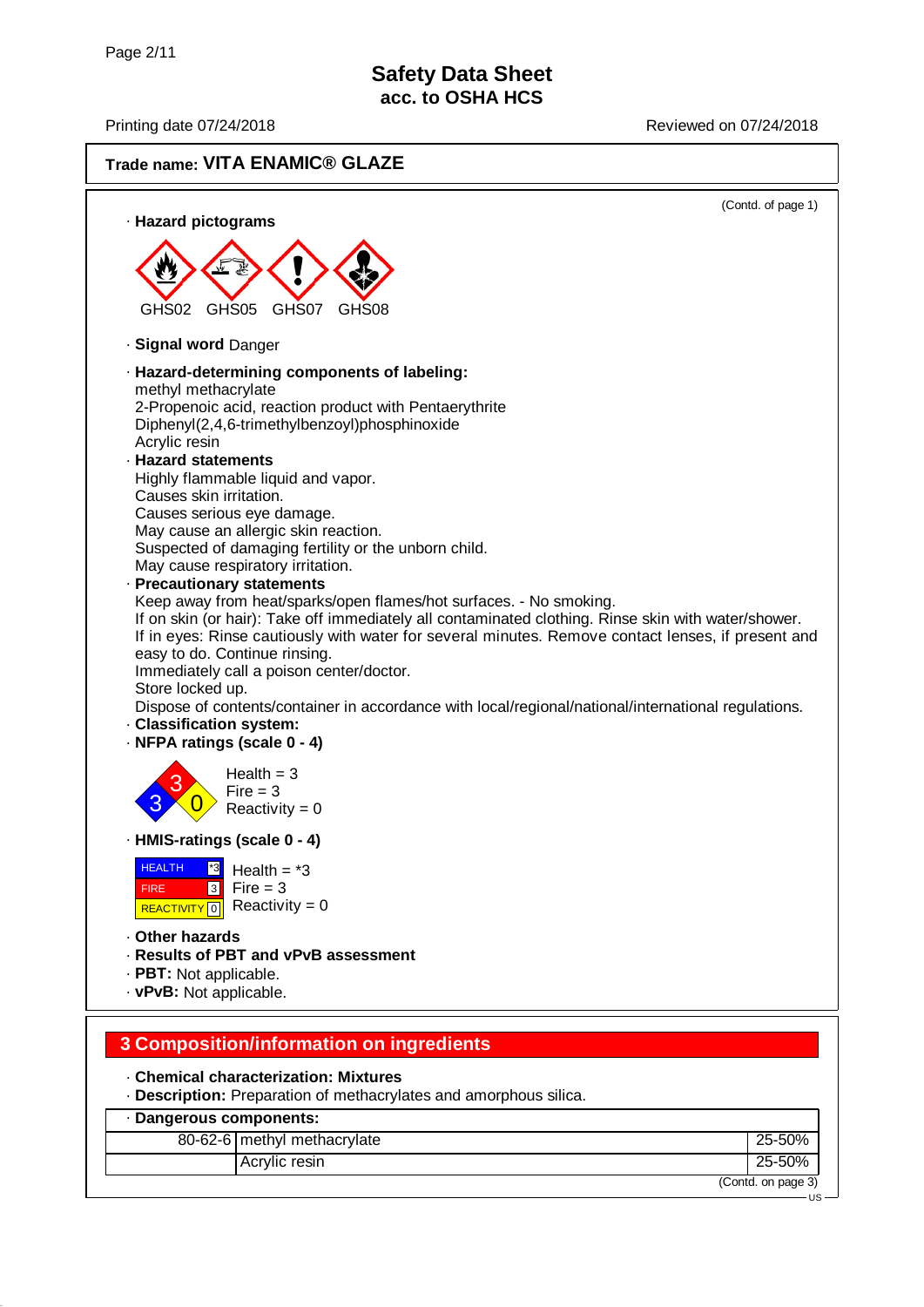#### Printing date 07/24/2018 **Printing date 07/24/2018** Reviewed on 07/24/2018

 $(C_{\text{and}} \text{ of } \text{pose } 2)$ 

#### **Trade name: VITA ENAMIC® GLAZE**

|                                                                     | TOUTILL OF DAYS 21 |
|---------------------------------------------------------------------|--------------------|
| 1245638-61-2 2-Propenoic acid, reaction product with Pentaerythrite | 2.5-10%            |
| $\cdots$                                                            | $\bullet$          |

75980-60-8 Diphenyl(2,4,6-trimethylbenzoyl)phosphinoxide 2.5-10%

· **Additional information:** For the wording of the listed hazard phrases refer to section 16.

### **4 First-aid measures**

#### · **Description of first aid measures**

· **General information:** Immediately remove any clothing soiled by the product.

#### · **After inhalation:**

Supply fresh air and to be sure call for a doctor.

In case of unconsciousness place patient stably in side position for transportation.

· **After skin contact:** Immediately wash with water and soap and rinse thoroughly.

If skin irritation continues, consult a doctor.

· **After eye contact:**

Rinse opened eye for several minutes under running water. Then consult a doctor.

· **After swallowing:** Do not induce vomiting.

Call a doctor immediately.

- · **Information for doctor:**
- · **Most important symptoms and effects, both acute and delayed** No further relevant information available.
- · **Indication of any immediate medical attention and special treatment needed** No further relevant information available.

## **5 Fire-fighting measures**

- · **Extinguishing media**
- · **Suitable extinguishing agents:**

CO2, extinguishing powder or water spray. Fight larger fires with water spray or alcohol resistant foam.

- · **For safety reasons unsuitable extinguishing agents:** Water with full jet
- · **Special hazards arising from the substance or mixture**
- No further relevant information available.
- · **Advice for firefighters**
- · **Protective equipment:** No special measures required.
- · **Additional information**

Collect contaminated fire fighting water separately. It must not enter the sewage system.

## **6 Accidental release measures**

· **Personal precautions, protective equipment and emergency procedures** Wear protective equipment. Keep unprotected persons away. · **Environmental precautions:** Do not allow product to reach sewage system or any water course. Prevent seepage into sewage system, workpits and cellars. Inform respective authorities in case of seepage into water course or sewage system. Do not allow to enter sewers/ surface or ground water. · **Methods and material for containment and cleaning up:**

Absorb with liquid-binding material (sand, diatomite, acid binders, universal binders, sawdust). Use neutralizing agent.

Dispose contaminated material as waste according to item 13.

(Contd. on page 4)

US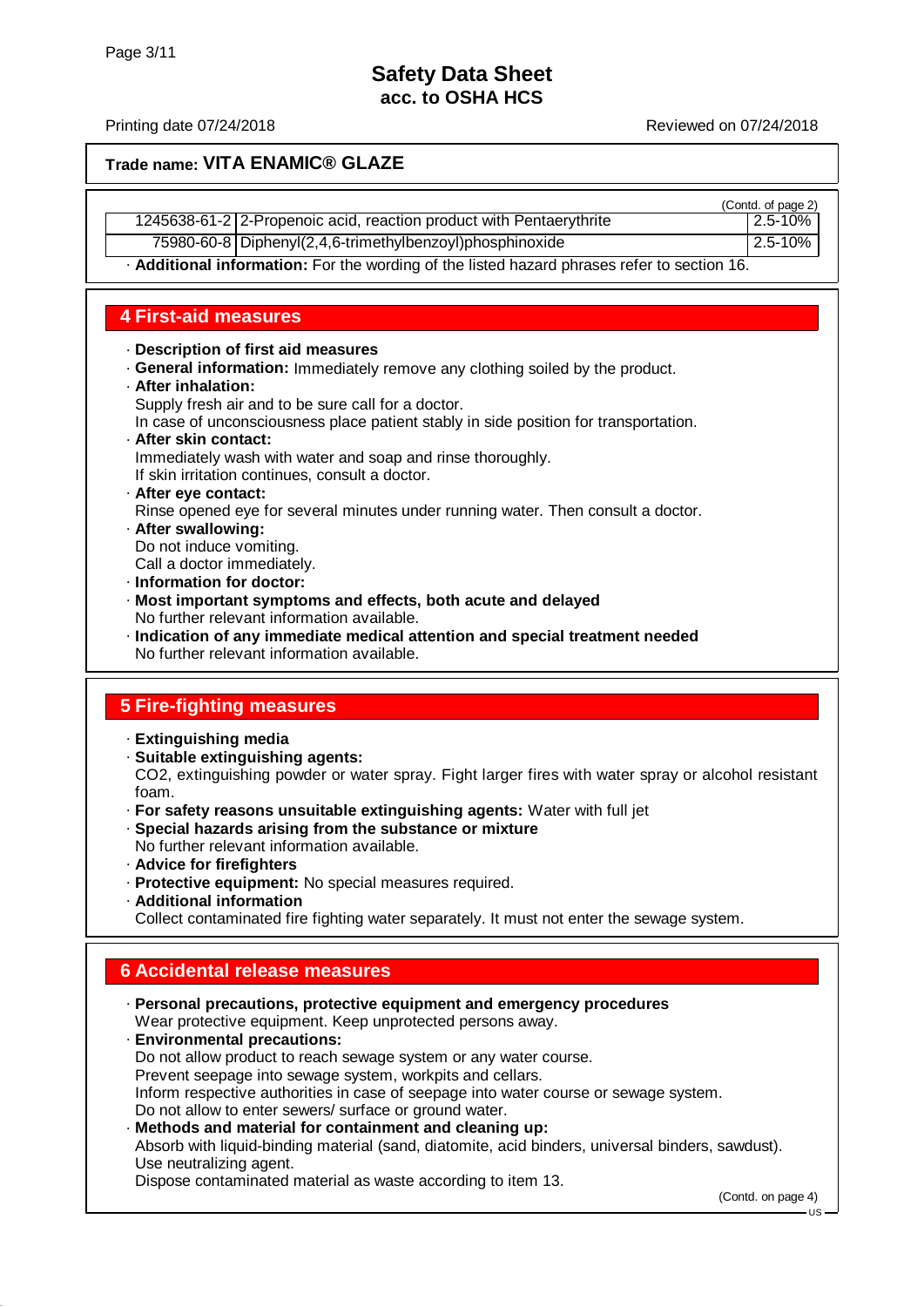## **Trade name: VITA ENAMIC® GLAZE**

(Contd. of page 3)

Ensure adequate ventilation. · **Reference to other sections** See Section 7 for information on safe handling. See Section 8 for information on personal protection equipment. See Section 13 for disposal information. · **Protective Action Criteria for Chemicals** · **PAC-1:** 80-62-6 | methyl methacrylate 17 ppm 79-10-7 acrylic acid 1.5 ppm · **PAC-2:** 80-62-6 | methyl methacrylate 120 ppm

79-10-7 acrylic acid 46 ppm · **PAC-3:** 80-62-6 | methyl methacrylate  $\vert$  570 ppm 79-10-7 acrylic acid 180 ppm

### **7 Handling and storage**

#### · **Handling:**

- · **Precautions for safe handling** Avoid contact with skin and eyes. Ensure good ventilation/exhaustion at the workplace. Open and handle receptacle with care. Prevent formation of aerosols.
- · **Information about protection against explosions and fires:** Keep ignition sources away - Do not smoke. Protect against electrostatic charges. Keep respiratory protective device available.

· **Conditions for safe storage, including any incompatibilities**

· **Storage:**

- · **Requirements to be met by storerooms and receptacles:** Protect from heat and direct sunlight. Store in a cool location.
- · **Information about storage in one common storage facility:** Not required.
- · **Further information about storage conditions:** Keep receptacle tightly sealed.

· **Specific end use(s)** No further relevant information available.

## **8 Exposure controls/personal protection**

· **Additional information about design of technical systems:** No further data; see item 7.

· **Control parameters**

| . Components with limit values that require monitoring at the workplace: |                                                       |                    |  |
|--------------------------------------------------------------------------|-------------------------------------------------------|--------------------|--|
|                                                                          | 80-62-6 methyl methacrylate                           |                    |  |
|                                                                          | PEL Long-term value: 410 mg/m <sup>3</sup> , 100 ppm  |                    |  |
|                                                                          | REL Long-term value: 410 mg/m <sup>3</sup> , 100 ppm  |                    |  |
|                                                                          | TLV Short-term value: 410 mg/m <sup>3</sup> , 100 ppm |                    |  |
|                                                                          | Long-term value: 205 mg/m <sup>3</sup> , 50 ppm       |                    |  |
|                                                                          | <b>DSEN</b>                                           |                    |  |
|                                                                          |                                                       | (Contd. on page 5) |  |

US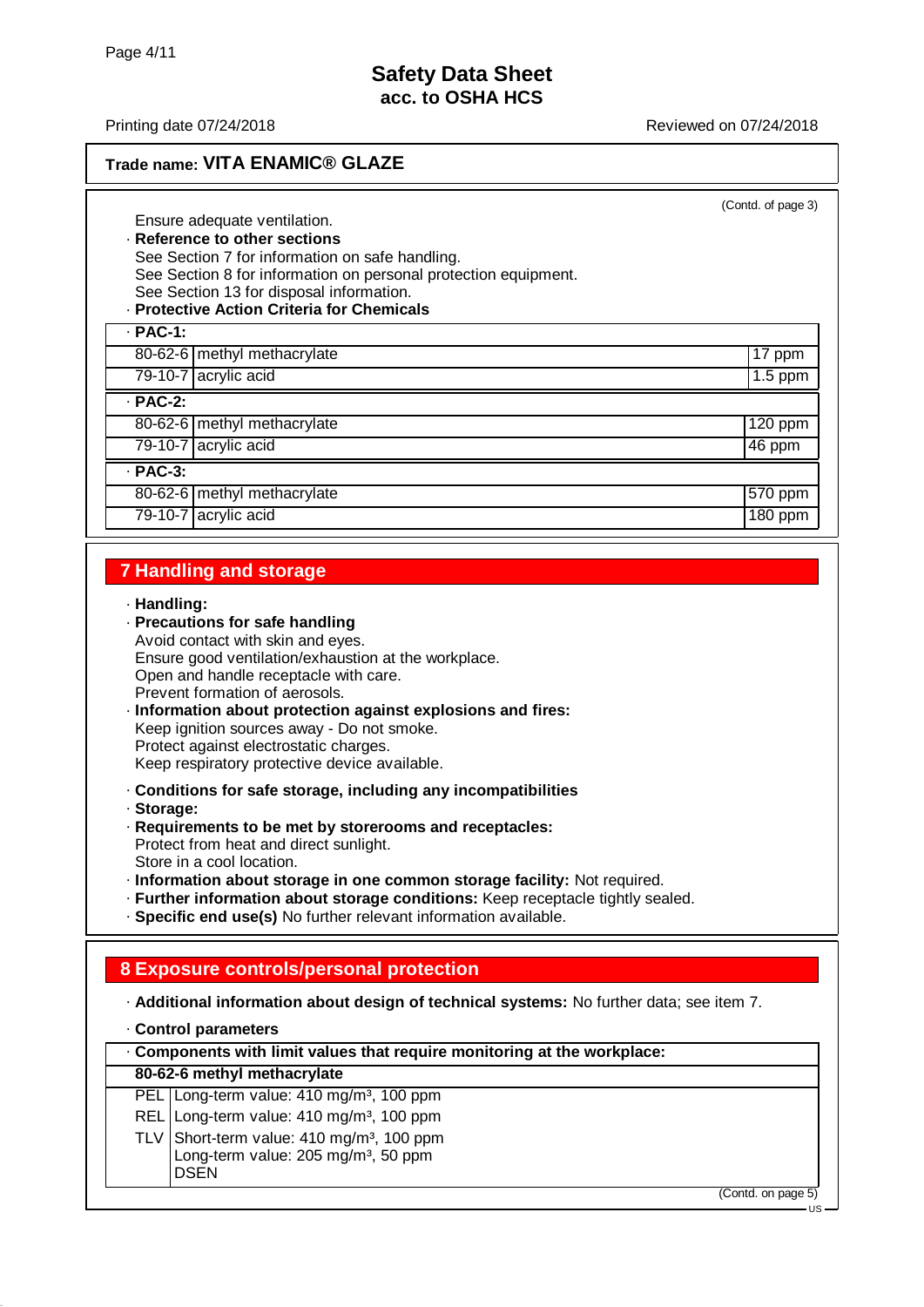### **Trade name: VITA ENAMIC® GLAZE**

(Contd. of page 4) · **Additional information:** The lists that were valid during the creation were used as basis.

- · **Exposure controls**
- · **Personal protective equipment:**
- · **General protective and hygienic measures:**

Keep away from foodstuffs, beverages and feed. Immediately remove all soiled and contaminated clothing. Wash hands before breaks and at the end of work. Store protective clothing separately.

Avoid contact with the eyes and skin.

· **Breathing equipment:**

In case of brief exposure or low pollution use respiratory filter device. In case of intensive or longer exposure use respiratory protective device that is independent of circulating air.

· **Protection of hands:**



Protective gloves

Protective gloves should be changed regularly, especially after intensive contact with the product. For every workplace a suitable type of protective gloves must be selected.

The glove material has to be impermeable and resistant to the product/ the substance/ the preparation.

· **Material of gloves**

Butyl rubber ( 0,7 mm) EN 374

As there are many different conditions in every day work these indications can only serve as an aid to orientation for the selection of suitable gloves for the handling of chemical products. By no means they can replace qualifying examinations by the end-user.

Diese Empfehlung gilt nur für das im Sicherheitsdatenblatt genannte Produkt. Bei Vermischung mit anderen Substanzen und bei von der EN 374 abweichenden Bedingungen müssen Sie sich an den Hersteller von CE-genehmigten Handschuhen wenden.

The selection of the suitable gloves does not only depend on the material, but also on further marks of quality and varies from manufacturer to manufacturer. As the product is a preparation of several substances, the resistance of the glove material can not be calculated in advance and has therefore to be checked prior to the application.

#### **Penetration time of glove material**

The exact break trough time has to be found out by the manufacturer of the protective gloves and has to be observed.

The determined penetration times according to EN 374 part III are not performed under practical conditions. Therefore a maximum wearing time, which corresponds to 50% of the penetration time, is recommended.

· **Eye protection:**



Tightly sealed goggles

· **Body protection:** Protective work clothing

### **9 Physical and chemical properties**

- · **Information on basic physical and chemical properties**
- · **General Information**
- · **Appearance:**
- **Form:** Fluid

(Contd. on page 6)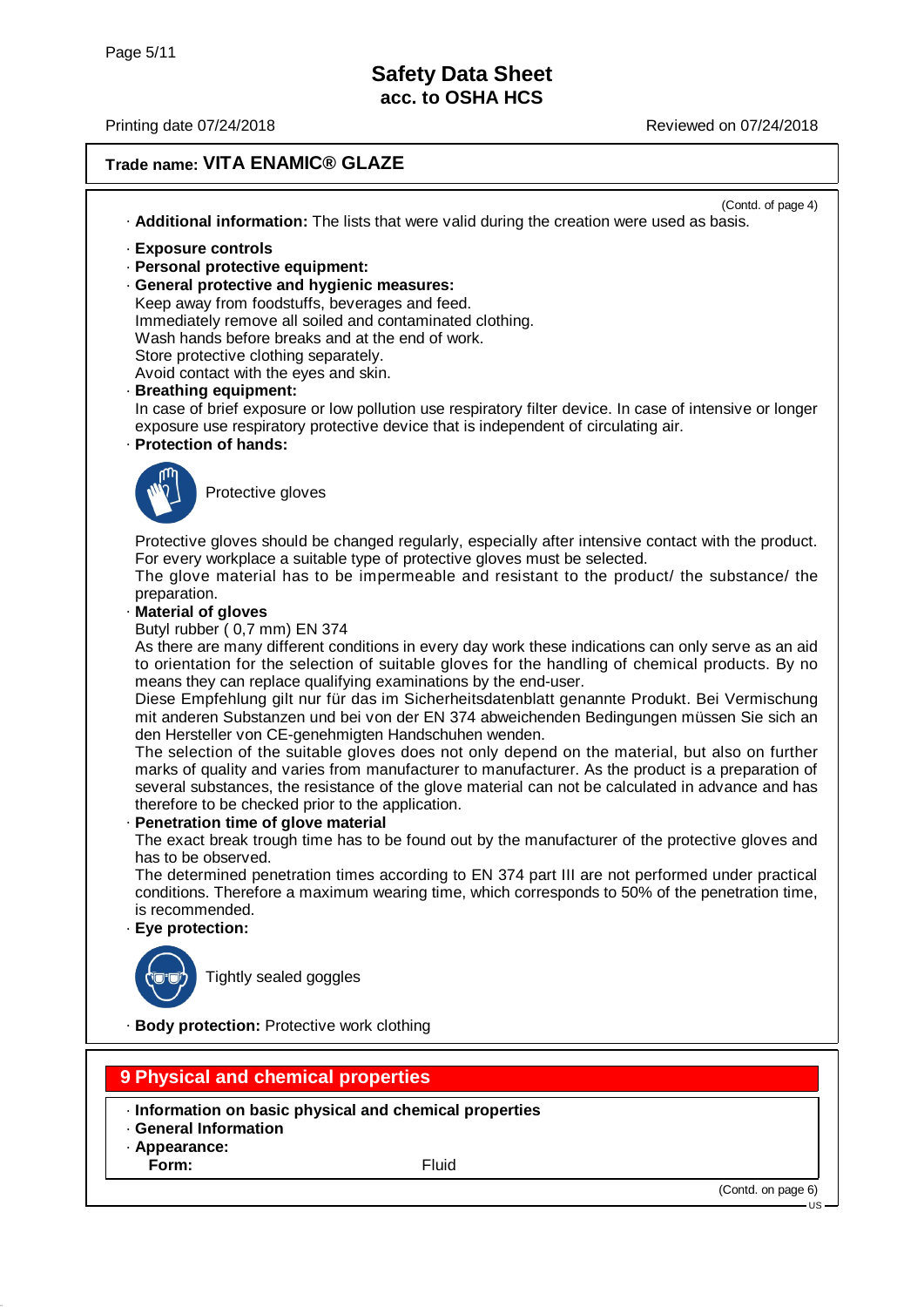### **Trade name: VITA ENAMIC® GLAZE**

|                                                                                                     | (Contd. of page 5)                                                                               |
|-----------------------------------------------------------------------------------------------------|--------------------------------------------------------------------------------------------------|
| Color:                                                                                              | Colorless                                                                                        |
| · Odor:<br>· Odor threshold:                                                                        | Characteristic<br>Not determined.                                                                |
|                                                                                                     |                                                                                                  |
| · pH-value:                                                                                         | Not determined.                                                                                  |
| · Change in condition<br><b>Melting point/Melting range:</b><br><b>Boiling point/Boiling range:</b> | Undetermined.<br>>100 °C (>212 °F)                                                               |
| · Flash point:                                                                                      | 10 °C (50 °F)                                                                                    |
| · Flammability (solid, gaseous):                                                                    | Not applicable.                                                                                  |
| · Ignition temperature:                                                                             | 430 °C (806 °F)                                                                                  |
| · Decomposition temperature:                                                                        | Not determined.                                                                                  |
| · Auto igniting:                                                                                    | Product is not selfigniting.                                                                     |
| · Danger of explosion:                                                                              | Product is not explosive. However, formation of<br>explosive air/vapor mixtures are possible.    |
| · Explosion limits:<br>Lower:<br>Upper:<br>· Oxidizing properties                                   | 2.1 Vol %<br>12.5 Vol %<br>Not determined                                                        |
| · Vapor pressure at 20 °C (68 °F):                                                                  | 47 hPa (35.3 mm Hg)                                                                              |
| $\cdot$ Density at 20 °C (68 °F):<br>· Relative density<br>· Vapor density<br>· Evaporation rate    | 0.98 g/cm <sup>3</sup> (8.1781 lbs/gal)<br>Not determined.<br>Not determined.<br>Not determined. |
| · Solubility in / Miscibility with<br>Water:                                                        | Not miscible or difficult to mix.                                                                |
| · Partition coefficient (n-octanol/water): Not determined.                                          |                                                                                                  |
| · Viscosity:<br><b>Dynamic:</b><br>Kinematic:                                                       | Not determined.<br>Not determined.                                                               |
| · Solvent content:                                                                                  |                                                                                                  |
| Solids content:<br>. Other information                                                              | 0.0%<br>No further relevant information available.                                               |

## **10 Stability and reactivity**

- · **Reactivity** No dangerous reactions if used according to specifications
- · **Chemical stability** Stable if used according to specifications
- · **Thermal decomposition / conditions to be avoided:** Protect from heat and direct sunlight. No decomposition if used according to specifications.
- · **Possibility of hazardous reactions** No dangerous reactions known.
- · **Conditions to avoid** No further relevant information available.
- · **Incompatible materials:** No further relevant information available.

(Contd. on page 7)

US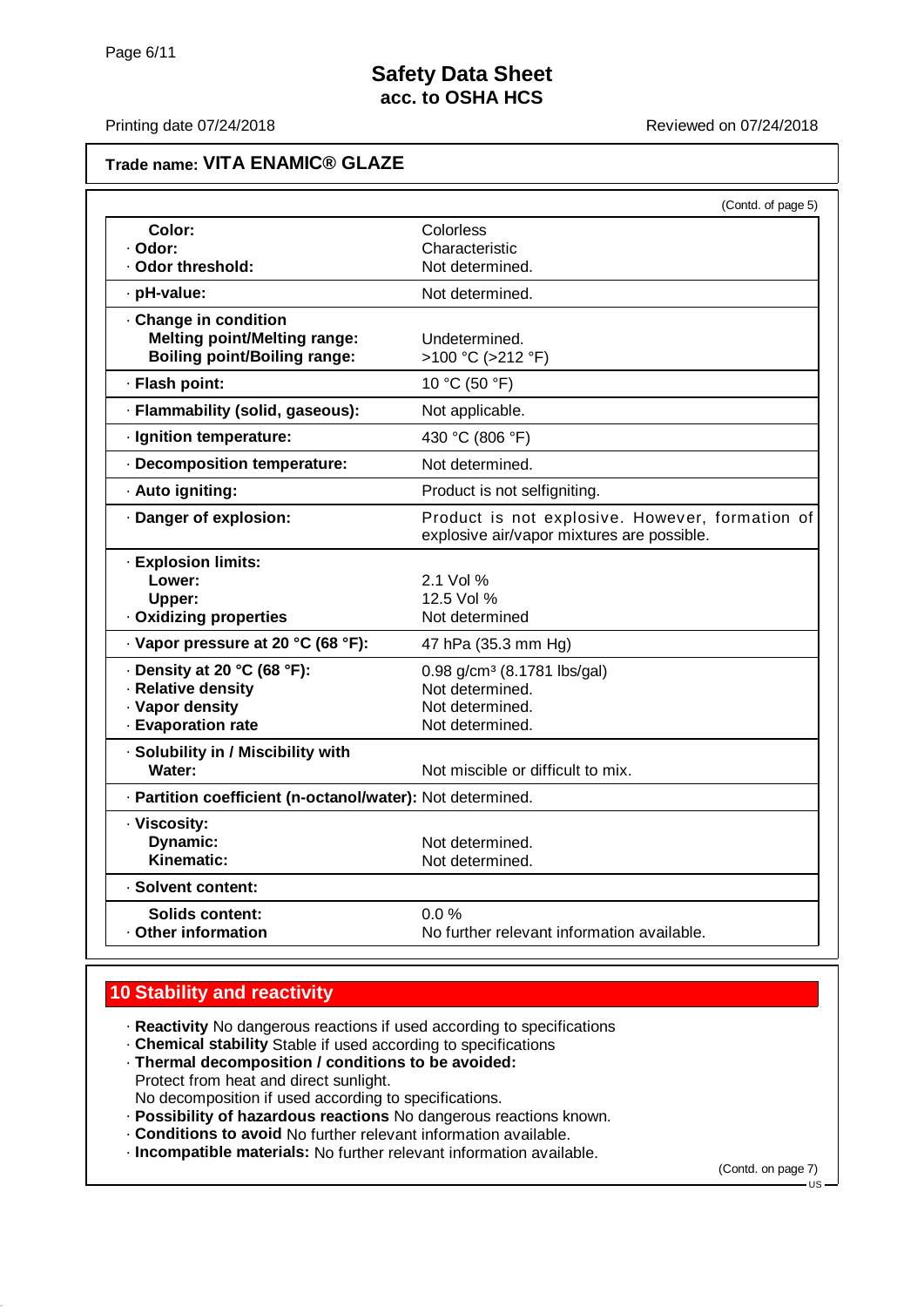(Contd. of page 6)

### **Trade name: VITA ENAMIC® GLAZE**

· **Hazardous decomposition products:** No decomposition if used according to specifications.

### **11 Toxicological information**

· **Information on toxicological effects**

· **Acute toxicity:**

| 1245638-61-2 2-Propenoic acid, reaction product with Pentaerythrite |  |
|---------------------------------------------------------------------|--|

| Oral | LD <sub>50</sub> | $ >2,000$ mg/kg (rat) |
|------|------------------|-----------------------|
|      |                  |                       |

Dermal LD50 >2,000 mg/kg (rabbit) Inhalative  $LC50/4 h$   $>>$  mg/l (rat)

#### **75980-60-8 Diphenyl(2,4,6-trimethylbenzoyl)phosphinoxide**

Oral LD50 >5,000 mg/kg (rat)

Dermal LD50 >2,000 mg/kg (rat) ((OECD 402))

· **Primary irritant effect:**

- · **on the skin:** Irritant to skin and mucous membranes.
- · **on the eye:** Strong irritant with the danger of severe eye injury.
- · **Sensitization:** Sensitization possible through skin contact.
- · **Additional toxicological information:**

The product shows the following dangers according to internally approved calculation methods for preparations:

Irritant

#### · **Carcinogenic categories**

· **IARC (International Agency for Research on Cancer)**

80-62-6 | methyl methacrylate 3

1330-20-7 xylene (mix) 3

· **NTP (National Toxicology Program)**

None of the ingredients is listed.

· **OSHA-Ca (Occupational Safety & Health Administration)**

None of the ingredients is listed.

## **12 Ecological information**

- · **Toxicity**
- · **Aquatic toxicity:** No further relevant information available.
- · **Persistence and degradability** No further relevant information available.
- · **Behavior in environmental systems:**
- · **Bioaccumulative potential** No further relevant information available.
- · **Mobility in soil** No further relevant information available.
- · **Ecotoxical effects:**
- · **Remark:** Harmful to fish
- · **Additional ecological information:**
- · **General notes:**

Do not allow product to reach ground water, water course or sewage system. Must not reach bodies of water or drainage ditch undiluted or unneutralized. Danger to drinking water if even small quantities leak into the ground. Harmful to aquatic organisms

(Contd. on page 8)

 $HS$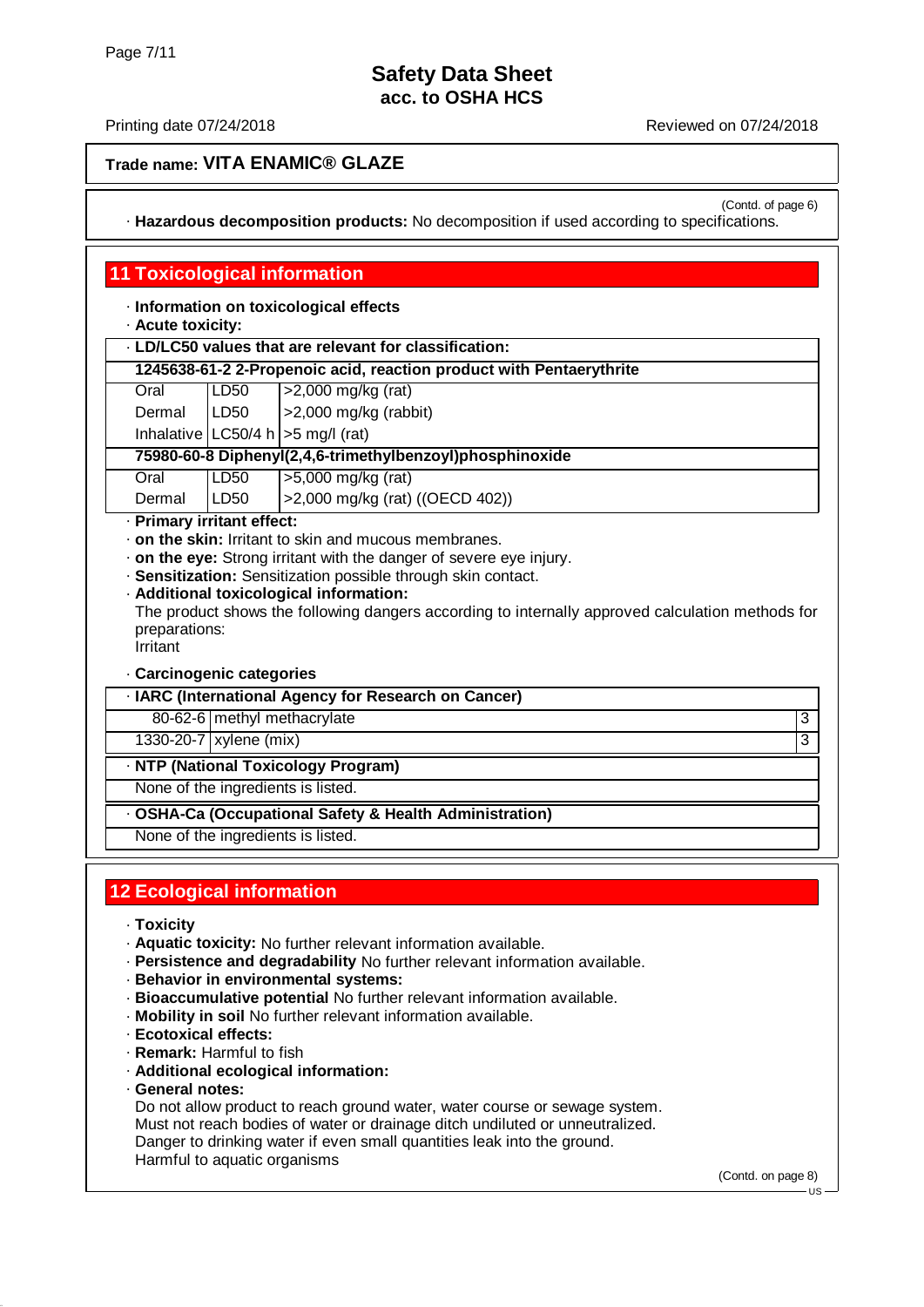## **Trade name: VITA ENAMIC® GLAZE**

(Contd. of page 7)

#### · **Results of PBT and vPvB assessment**

· **PBT:** Not applicable.

· **vPvB:** Not applicable.

· **Other adverse effects** No further relevant information available.

#### **13 Disposal considerations**

#### · **Waste treatment methods**

· **Recommendation:**

Must not be disposed of together with household garbage. Do not allow product to reach sewage system.

Disposal must be made according to official regulations.

· **Uncleaned packagings:**

· **Recommendation:** Disposal must be made according to official regulations.

| <b>14 Transport information</b>                |                                                          |
|------------------------------------------------|----------------------------------------------------------|
| · UN-Number<br>· DOT, ADR, IMDG, IATA          | <b>UN1247</b>                                            |
| · UN proper shipping name<br>· DOT, IMDG, IATA | METHYL METHACRYLATE MONOMER,<br>STABILIZED, SOLUTION     |
| $·$ ADR                                        | 1247 METHYLMETHACRYLAT, MONOMER,<br>STABILISIERT, LÖSUNG |
| · Transport hazard class(es)                   |                                                          |
| $\cdot$ DOT                                    |                                                          |
|                                                |                                                          |
| · Class                                        | 3 Flammable liquids                                      |
| · Label                                        | 3                                                        |
| · ADR, IMDG, IATA                              |                                                          |
| · Class                                        | 3 Flammable liquids                                      |
| · Label                                        | 3                                                        |
| · Packing group<br>· DOT, ADR, IMDG, IATA      | $\mathbf{I}$                                             |
| · Environmental hazards:                       |                                                          |
| · Marine pollutant:                            | <b>No</b>                                                |
| · Special precautions for user                 | Warning: Flammable liquids                               |
| · Danger code (Kemler):<br>· EMS Number:       | 339                                                      |
| · Stowage Category                             | $F-E$ , S-D<br>B                                         |
|                                                | (Contd. on page 9)                                       |

US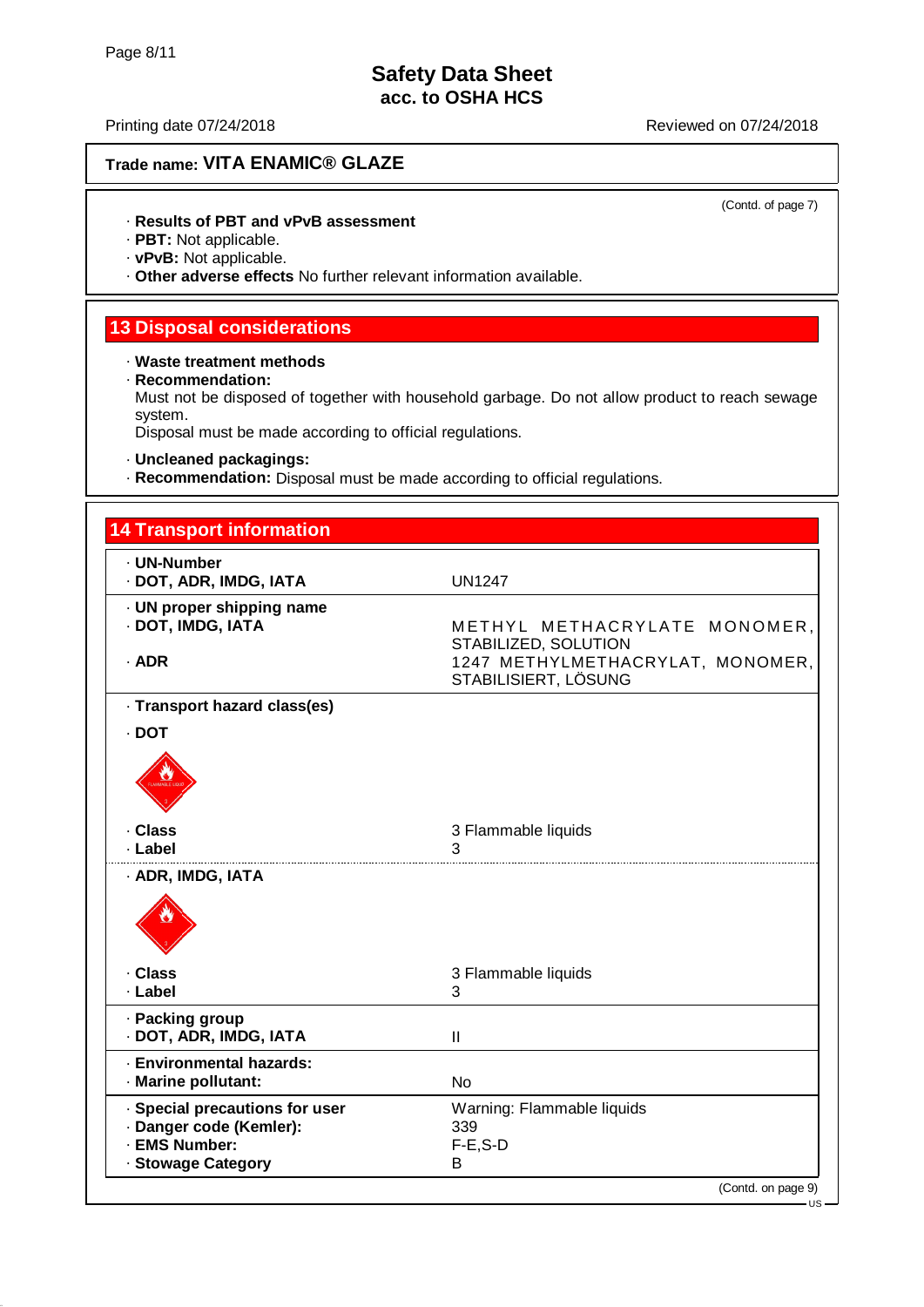#### Printing date 07/24/2018 **Printing date 07/24/2018** Reviewed on 07/24/2018

### **Trade name: VITA ENAMIC® GLAZE**

|                                                                              | (Contd. of page 8)                                                                                                    |
|------------------------------------------------------------------------------|-----------------------------------------------------------------------------------------------------------------------|
| · Stowage Code                                                               | SW2 Clear of living quarters.                                                                                         |
| · Transport in bulk according to Annex II of<br>MARPOL73/78 and the IBC Code | Not applicable.                                                                                                       |
| · Transport/Additional information:                                          |                                                                                                                       |
| · ADR<br>· Excepted quantities (EQ)                                          | Code: E2<br>Maximum net quantity per inner packaging: 30 ml<br>Maximum net quantity per outer packaging: 500 ml       |
| - IMDG<br>· Limited quantities (LQ)<br>· Excepted quantities (EQ)            | 11<br>Code: E2<br>Maximum net quantity per inner packaging: 30 ml<br>Maximum net quantity per outer packaging: 500 ml |
| · UN "Model Regulation":                                                     | UN 1247 METHYL METHACRYLATE MONOMER,<br>STABILIZED, 3, II                                                             |

### **15 Regulatory information**

· **Safety, health and environmental regulations/legislation specific for the substance or mixture**

- · **Sara**
- · **Section 355 (extremely hazardous substances):**

None of the ingredient is listed.

· **Section 313 (Specific toxic chemical listings):**

80-62-6 methyl methacrylate

1330-20-7 | xylene (mix)

· **TSCA (Toxic Substances Control Act):**

All ingredients are listed.

· **Proposition 65**

· **Chemicals known to cause cancer:**

None of the ingredients is listed.

· **Chemicals known to cause reproductive toxicity for females:**

None of the ingredients is listed.

· **Chemicals known to cause reproductive toxicity for males:**

None of the ingredients is listed.

· **Chemicals known to cause developmental toxicity:**

None of the ingredients is listed.

· **Cancerogenity categories**

· **EPA (Environmental Protection Agency)**

80-62-6 methyl methacrylate E, NL

1330-20-7 xylene (mix)

· **TLV (Threshold Limit Value established by ACGIH)**

80-62-6 methyl methacrylate A4

1330-20-7 xylene (mix) A4

(Contd. on page 10)

US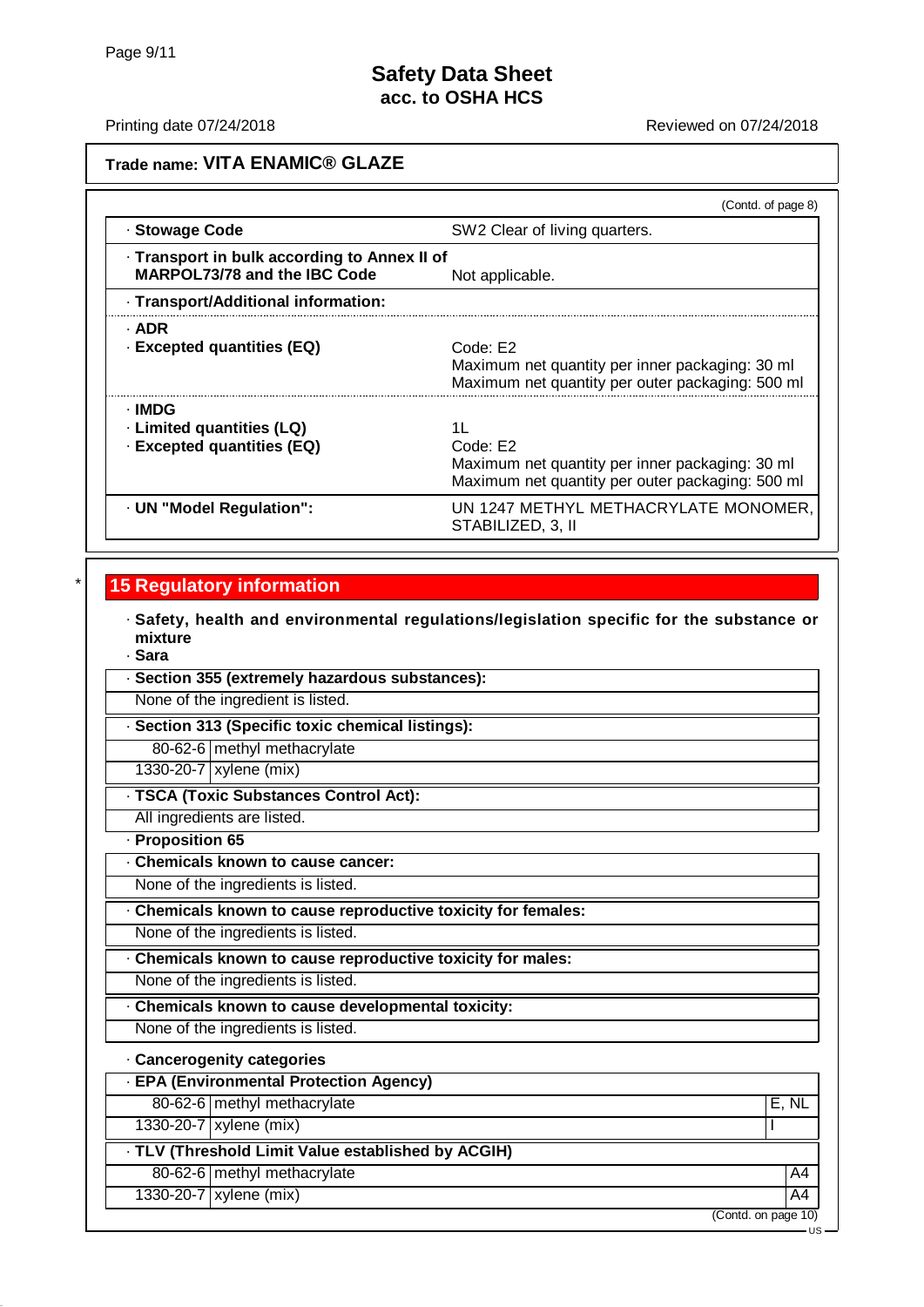### **Trade name: VITA ENAMIC® GLAZE**

(Contd. of page 9)

- · **MAK (German Maximum Workplace Concentration)**
- None of the ingredients is listed.
- · **NIOSH-Ca (National Institute for Occupational Safety and Health)**
- None of the ingredients is listed.
- · **GHS label elements**

The product is classified and labeled according to the Globally Harmonized System (GHS). · **Hazard pictograms**



- · **Signal word** Danger
- · **Hazard-determining components of labeling:**

methyl methacrylate

2-Propenoic acid, reaction product with Pentaerythrite Diphenyl(2,4,6-trimethylbenzoyl)phosphinoxide Acrylic resin

· **Hazard statements**

Highly flammable liquid and vapor. Causes skin irritation. Causes serious eye damage. May cause an allergic skin reaction. Suspected of damaging fertility or the unborn child.

May cause respiratory irritation. · **Precautionary statements** Keep away from heat/sparks/open flames/hot surfaces. - No smoking. If on skin (or hair): Take off immediately all contaminated clothing. Rinse skin with water/shower. If in eyes: Rinse cautiously with water for several minutes. Remove contact lenses, if present and easy to do. Continue rinsing. Immediately call a poison center/doctor. Store locked up. Dispose of contents/container in accordance with local/regional/national/international regulations. · **Chemical safety assessment:** A Chemical Safety Assessment has not been carried out.

**16 Other information**

This information is based on our present knowledge. However, this shall not constitute a guarantee for any specific product features and shall not establish a legally valid contractual relationship.

· **Date of preparation / last revision** 07/24/2018 / 2

· **Abbreviations and acronyms:** RID: Règlement international concernant le transport des marchandises dangereuses par chemin de fer (Regulations Concerning the International Transport of Dangerous Goods by Rail) ICAO: International Civil Aviation Organisation ADR: Accord européen sur le transport des marchandises dangereuses par Route (European Agreement concerning the International Carriage of Dangerous Goods by Road) IMDG: International Maritime Code for Dangerous Goods DOT: US Department of Transportation IATA: International Air Transport Association ACGIH: American Conference of Governmental Industrial Hygienists EINECS: European Inventory of Existing Commercial Chemical Substances ELINCS: European List of Notified Chemical Substances CAS: Chemical Abstracts Service (division of the American Chemical Society) NFPA: National Fire Protection Association (USA) HMIS: Hazardous Materials Identification System (USA)

(Contd. on page 11)

 $HS$